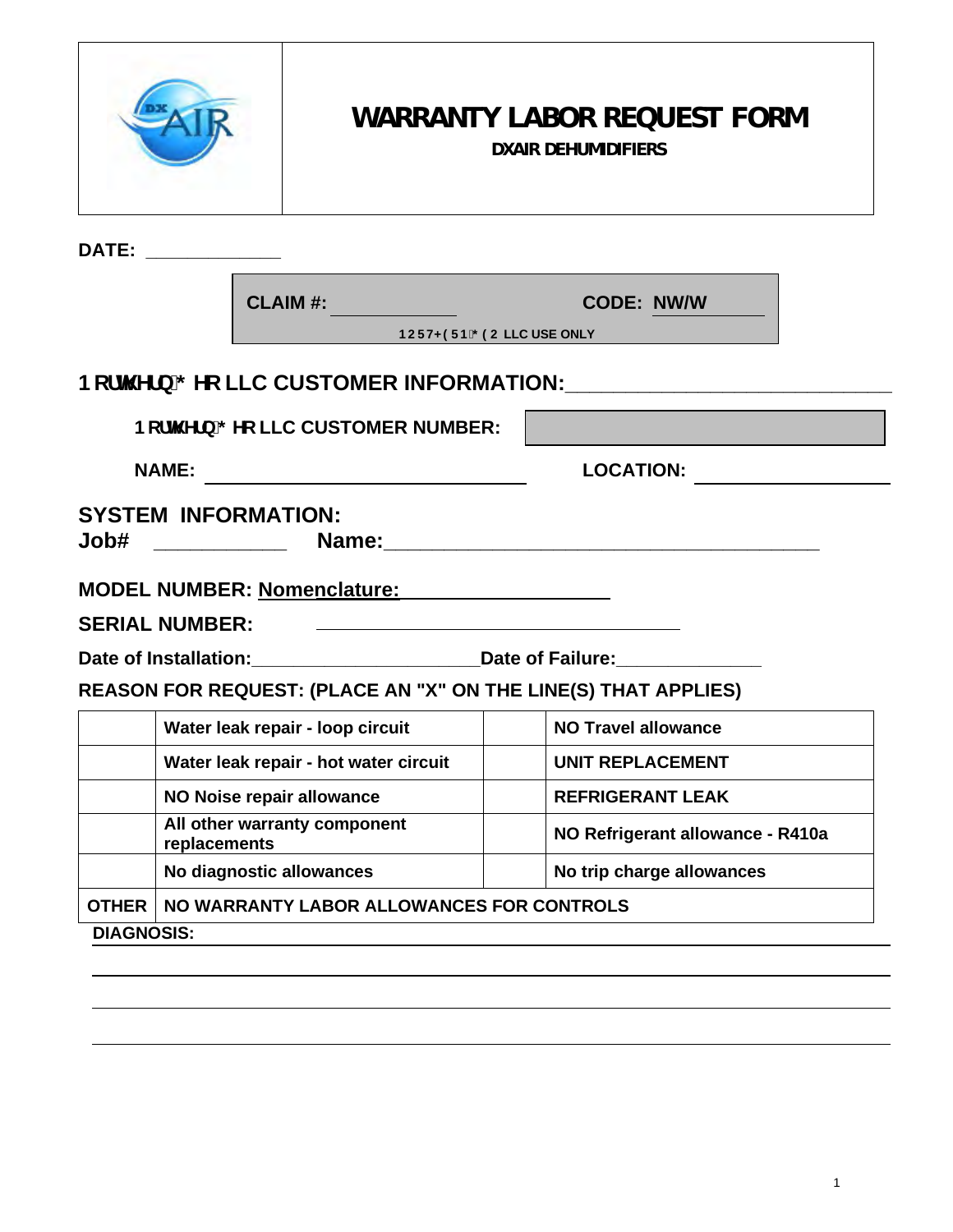## **NAME OF THE CONTRACTOR:**

**AMOUNT TO BE CREDITED:**



ÖÝæå USE ONLY

**ATTACH A COPY OF THE CONTRACTOR'S INVOICE WITH COMPLETED LABOR ALLOWANCE FORM. No other charges or invoices will be paid other than the stated reimbursements on previous page.**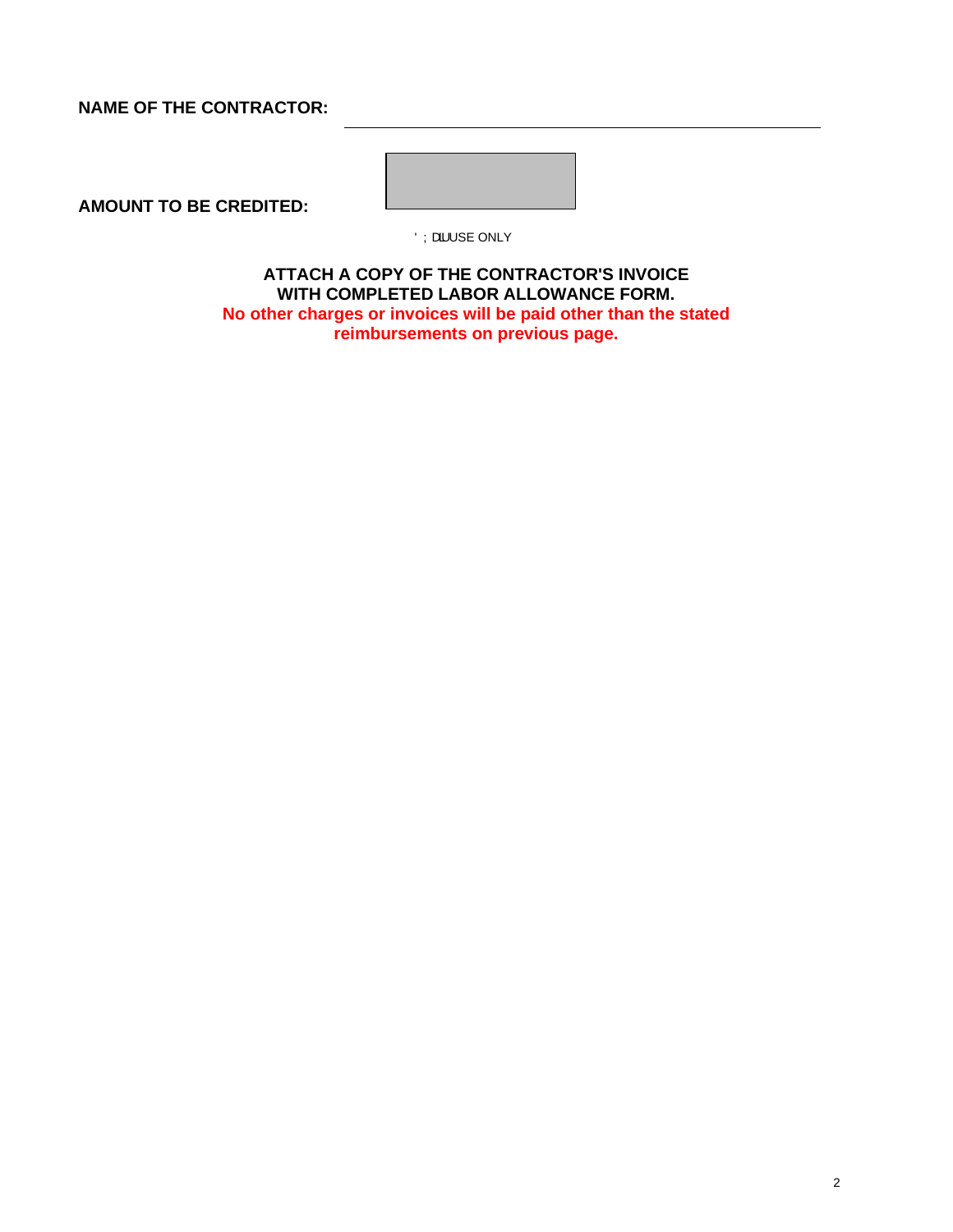

# **WARRANTY LABOR ALLOWANCE SCHEDULE**

# **8 LUff Warranty Labor Allowance Policy:**

It is normal industry practice that the installing contractor guarantees all first year service expense to the owner.Therefore  $PI \otimes \mathcal{O} \setminus \mathcal{O} \cap I$ SSOACOY and Dhas designed this service policy to help partially offset the contractor's replacement or repair costs. This policy is in no way intended to eliminate the Contractors responsibility in providing any 1 year+ preventive maintenance/service or repair agreement, any service or repair of the equipment or proper installation and/or start-up, which includes complete system check out and adjustments that may be required due to shipping or normal start-up of the equipment. Rather, the policy is intended to provide some labor cost assistance where a component part has failed during the first 30 days of initial startup.

The following documents are required for Warranty Labor Allowances: (1) Start Up & Commissioning Forms included with your Installation Manual, (2) Signed receipt by owner indicating owner has received the installation and operating manual for their system. Certificate of Occupancy is required for any hotel project that is not installed within the required 60-90 days of delivery. Commercial projects require a certificate of occupancy when past 90-120 days. No labor allowance will be given for thermostats, controls, heat exchangers, hot water coils, duct furnaces, electric duct heaters, or any other peripheral items. This is for the DXAIR UNIT ONLY. **Please submit warranty labor or RMA forms for parts replacement on the warranty claims form. Photos of the defect and/or the part are required to be returned to the factory and factory has final determination as to warranty/non-warranty status. Any failure of part due to sings of corrosion or deterioration due to pool chemistry issues are not covered by warranty.** Labor warranty that do not require a replacement of part please follow the below directions. Equipment damaged in shipping is not covered by this warranty. This is for factory defects only.

- 1. Allowance(s) (that do not include parts) must be submitted directly to the 8 LU ffactory service department within 30 days **from the date of the repair work. These labor allowances are only effective for the first 90 (or 120) days FROM SHIPMENT. All equipment must be installed in the first 90-120 days from delivery date. Warranty Labor Allowances will not be paid for any unit not installed in the first 90 days from delivery date unless a Certificate of Occupancy is provided.**
- **2. These allowances are maximum amounts. Labor charges of greater value will not be considered for allowance beyond the stated dollar amounts below.**

Note: Failure to follow proper filing procedures does not extend the allowance grace period beyond 30 days from the date of the repair. If the allowance is not filed directly with the ÖYasservice department strictly in accordance to the following procedure and within 30 days from the date of the repair, all charges will be denied with no further consideration. **NO EXCEPTIONS! Factory reserves the right to review all documentation, photos, returned parts etc. for final determination of warranty. All parts within the first 12 months must be returned to the factory. Shipping costs to and from factory are at end users expense. Ship parts back UPS with signature required and ensure the proper RMA forms are included with the return directly to the factory, not DXair.** 

Follow the reimbursement schedule below for invoicing your warranty labor allowances to 8 LUff. No other allowances over and above **stated allowances will be paid unless authorized in writing by the factory. All contractors are to include a 1 year**  service/labor/warranty labor allowance/service agreement with the bid for your installation. 8 LUff does not provide these **agreements. These allowances are for the first 90 days from shipment or 90 days from Installation Date. They do not apply to any system that has not been installed within 90 days or a Certificate of Occupancy has been provided.**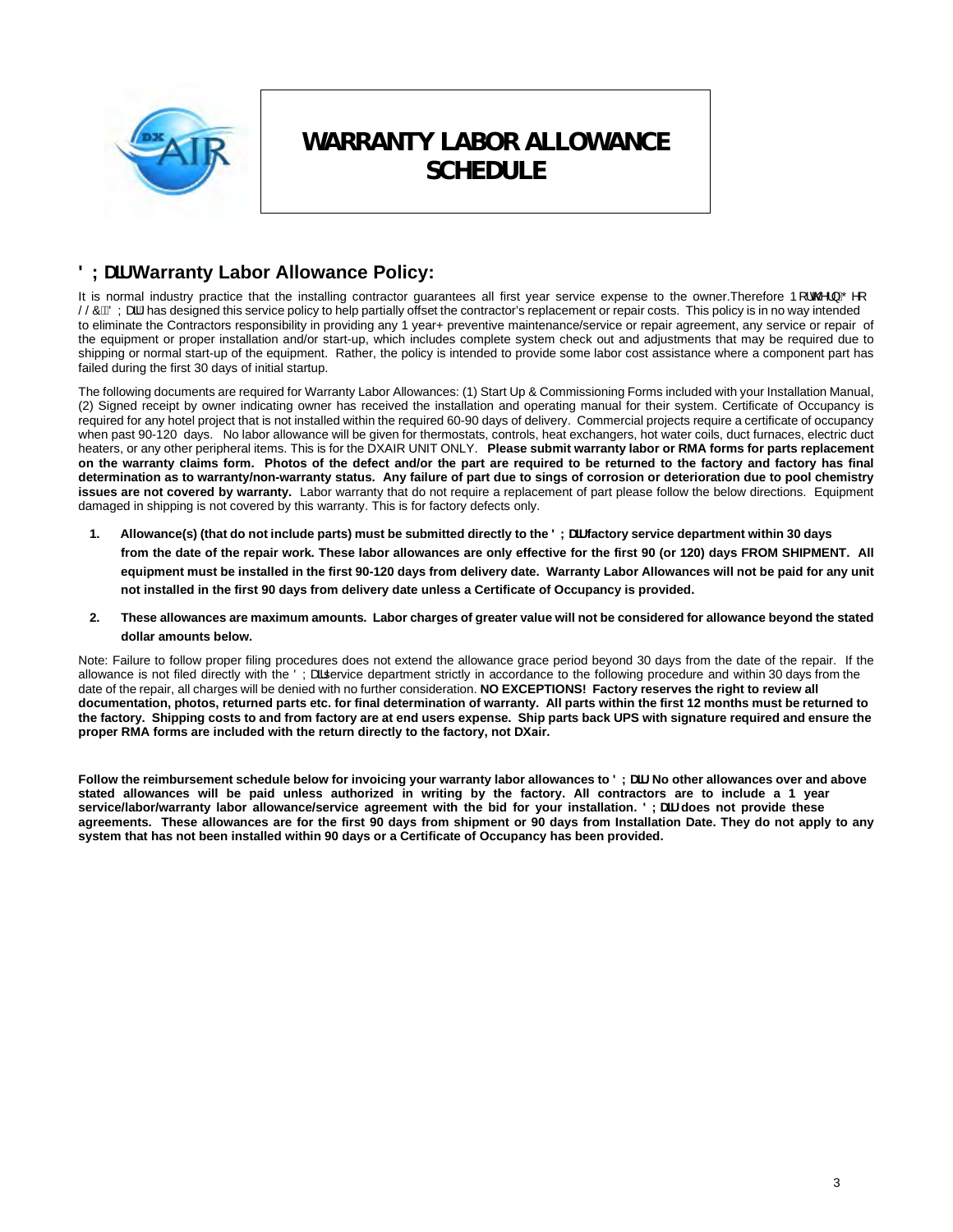| <b>Maximum Labor</b> |                                                        |  |
|----------------------|--------------------------------------------------------|--|
| <b>Allowance</b>     | <b>Replacement / Repair Allowances:</b>                |  |
|                      |                                                        |  |
| \$500                | Water coil replacement                                 |  |
| \$500                | <b>Compressor replacement</b>                          |  |
| \$385                | Air coil replacement                                   |  |
| \$350                | Hot water generator coil replacement                   |  |
| \$280                | <b>Reversing valve body replacement</b>                |  |
| \$220                | <b>Expansion valve replacement</b>                     |  |
| \$190                | Refrigerant leak or restriction (brazing required)     |  |
| \$150                | Service valve replacement (split unit)                 |  |
| \$100                | <b>Pressure switch replacement</b>                     |  |
| \$120                | <b>Blower motor replacement</b>                        |  |
| \$110                | Water leak repair - loop circuit                       |  |
| \$110                | Water pump or valve replacement - loop circuit         |  |
| \$110                | Water leak repair - hot water circuit                  |  |
| \$110                | Water pump replacement - hot water                     |  |
|                      | DXAIR SS units only Warranty: 1 year total unit        |  |
|                      | parts, 2 years extended parts warranty (blower,        |  |
|                      | internal boards, and panels), and 5 year refrigeration |  |
|                      | circuit warranty. One time paid fee only, not for      |  |
|                      | more than one failure of any component. Any            |  |
|                      | complete unit replacement must be discussed with       |  |
|                      | DXair.                                                 |  |
|                      |                                                        |  |
|                      | <b>NO OTHER FEES OR</b>                                |  |
|                      | <b>REIMBURSEMENTS</b>                                  |  |
|                      |                                                        |  |

*i*. Wi Unit replacement must have written authorization from the ÖÝa factory service department prior to replacement. We allow \$550 to replace the unit per factory, unless factory authorizes other reimbursement. All shipping costs to and from client are the responsibility of the client.

**Filing for Warranty Labor Allowance:**

**Complete the RMA for the returning of defective parts. Please include the diagnosis and problem with all information for factory review. No parts will be covered when found defective due to poor pool chemistry or improper operation/installation or became defective due to improper installation or removal.** 

- **1. Submit the request form and attach start up, commissioning forms, and receipt of owner signature manual to this form.**
- **2. No warranty labor is allowed for any project where start up and commissioning forms were not returned or installation was not completed within 90 days of delivery. Warranty labor allowances are no longer in effect after 90 days.**
- **3. Attach contractor's invoice for the labor warranty amount as indicated in the chart above (no other amounts are acceptable, unless approved in writing by factory).**
- **4. Return to ) Œ** Warranty Service Department via mail or